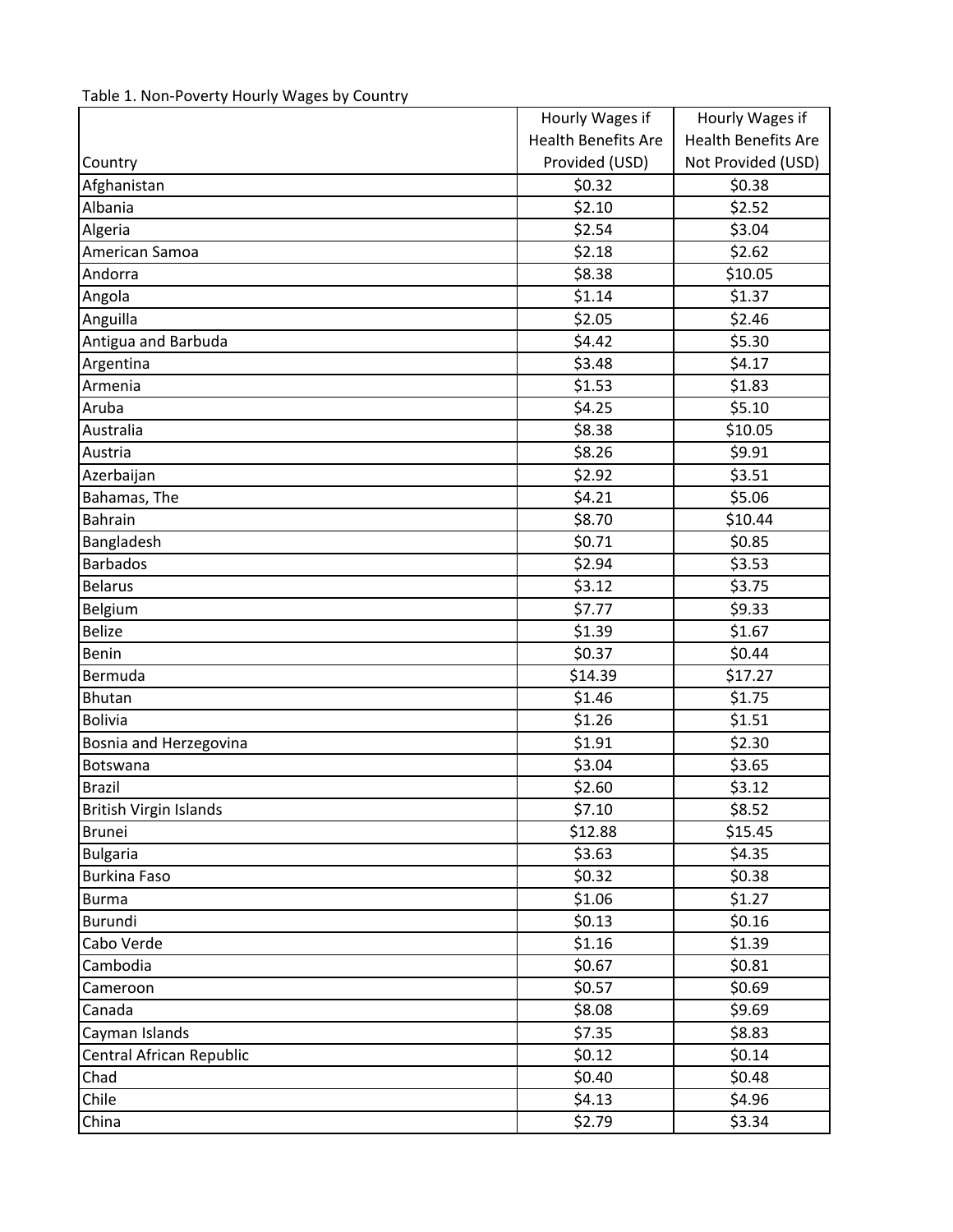|                                   | Hourly Wages if            | Hourly Wages if            |
|-----------------------------------|----------------------------|----------------------------|
|                                   | <b>Health Benefits Are</b> | <b>Health Benefits Are</b> |
| Country                           | Provided (USD)             | Not Provided (USD)         |
| Colombia                          | \$2.43                     | \$2.92                     |
| Comoros                           | \$0.27                     | \$0.32                     |
| Congo, Democratic Republic of the | \$0.13                     | \$0.16                     |
| Congo, Republic of the            | \$1.12                     | \$1.35                     |
| Cook Islands                      | \$2.07                     | \$2.48                     |
| Costa Rica                        | \$2.89                     | \$3.47                     |
| Cote d'Ivoire                     | \$0.65                     | \$0.79                     |
| Croatia                           | \$4.05                     | \$4.86                     |
| Cuba                              | \$2.00                     | \$2.40                     |
| Curacao                           | \$2.52                     | \$3.02                     |
| Cyprus                            | \$6.15                     | \$7.37                     |
| Czechia                           | \$5.91                     | \$7.09                     |
| Denmark                           | \$8.33                     | \$9.99                     |
| Djibouti                          | \$0.60                     | \$0.73                     |
| Dominica                          | \$2.01                     | \$2.42                     |
| Dominican Republic                | \$2.85                     | \$3.43                     |
| Ecuador                           | \$1.88                     | \$2.26                     |
| Egypt                             | \$2.18                     | \$2.62                     |
| El Salvador                       | \$1.49                     | \$1.79                     |
| <b>Equatorial Guinea</b>          | \$5.86                     | \$7.03                     |
| Eritrea                           | \$0.24                     | \$0.28                     |
| Estonia                           | \$5.29                     | \$6.35                     |
| Ethiopia                          | \$0.35                     | \$0.42                     |
| <b>European Union</b>             | \$6.58                     | \$7.90                     |
| Falkland Islands (Islas Malvinas) | \$16.15                    | \$19.38                    |
| Faroe Islands                     | \$6.72                     | \$8.06                     |
| Fiji                              | \$1.66                     | \$1.99                     |
| Finland                           | \$7.39                     | \$8.87                     |
| France                            | \$7.32                     | \$8.78                     |
| French Polynesia                  | \$2.85                     | \$3.43                     |
| Gabon                             | \$3.24                     | \$3.89                     |
| Gambia, The                       | \$0.29                     | \$0.34                     |
| Georgia                           | \$1.78                     | \$2.14                     |
| Germany                           | \$8.43                     | \$10.11                    |
| Ghana                             | \$0.77                     | \$0.93                     |
| Gibraltar                         | \$10.36                    | \$12.43                    |
| Greece                            | \$4.67                     | \$5.60                     |
| Greenland                         | \$6.31                     | \$7.58                     |
| Grenada                           | \$2.47                     | \$2.96                     |
| Guam                              | \$5.12                     | \$6.15                     |
| Guatemala                         | \$1.38                     | \$1.65                     |
| Guernsey                          | \$8.82                     | \$10.58                    |
| Guinea                            | \$0.34                     | \$0.40                     |
| Guinea-Bissau                     | \$0.30                     | \$0.36                     |

Table 1. (Continued)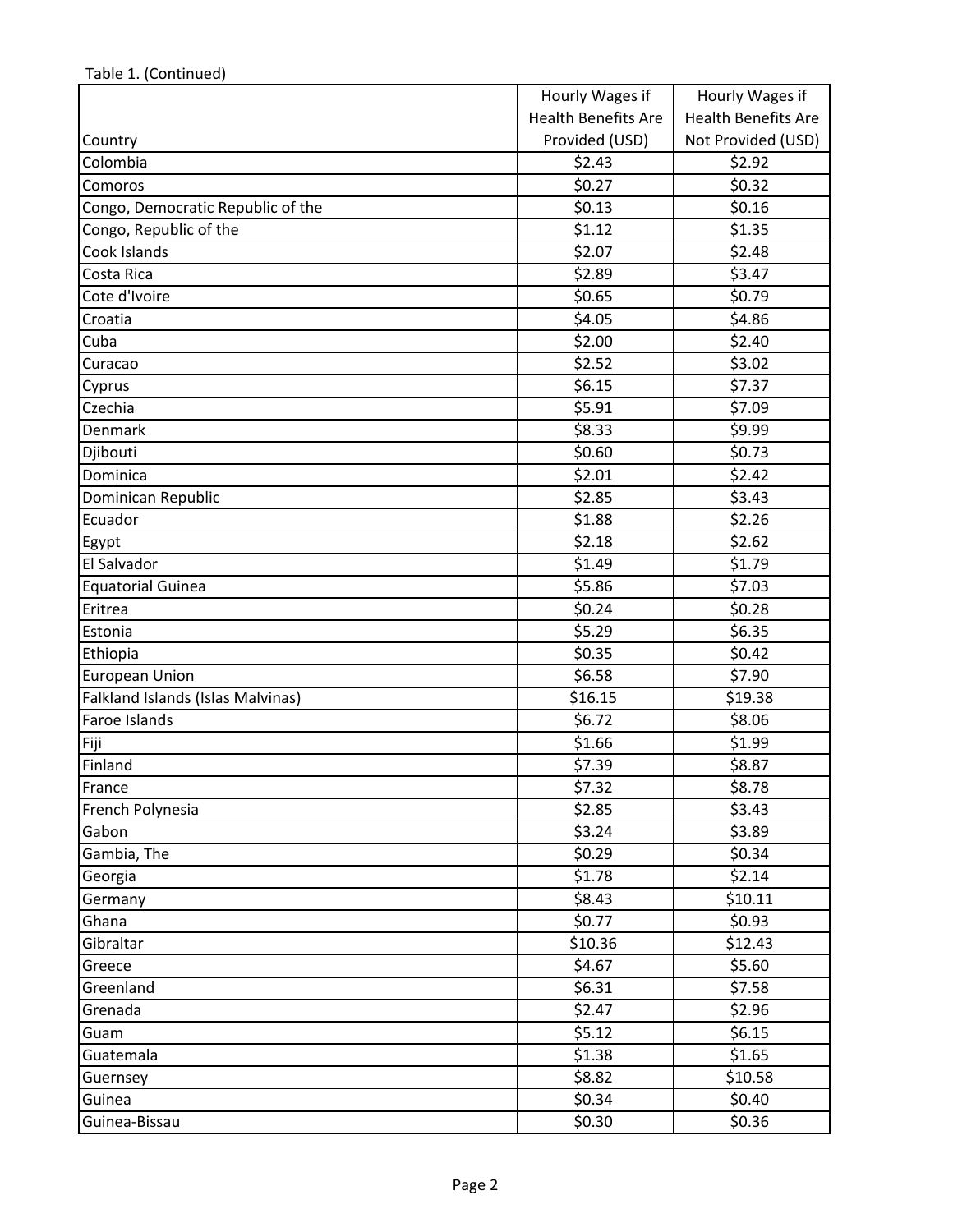|                  | Hourly Wages if            | Hourly Wages if            |
|------------------|----------------------------|----------------------------|
|                  | <b>Health Benefits Are</b> | <b>Health Benefits Are</b> |
| Country          | Provided (USD)             | Not Provided (USD)         |
| Guyana           | \$1.39                     | \$1.67                     |
| Haiti            | \$0.30                     | \$0.36                     |
| Honduras         | \$0.92                     | \$1.11                     |
| Hong Kong        | \$10.24                    | \$12.29                    |
| Hungary          | \$4.85                     | \$5.82                     |
| Iceland          | \$8.75                     | \$10.50                    |
| India            | \$1.21                     | \$1.45                     |
| Indonesia        | \$2.08                     | \$2.50                     |
| Iran             | \$3.36                     | \$4.03                     |
| Iraq             | \$2.85                     | \$3.43                     |
| Ireland          | \$12.19                    | \$14.63                    |
| Isle of Man      | \$14.20                    | \$17.05                    |
| Israel           | \$6.08                     | \$7.29                     |
| Italy            | \$6.38                     | \$7.66                     |
| Jamaica          | \$1.54                     | \$1.85                     |
| Japan            | \$7.17                     | \$8.60                     |
| Jersey           | \$8.31                     | \$9.97                     |
| Jordan           | \$2.10                     | \$2.52                     |
| Kazakhstan       | \$4.38                     | \$5.26                     |
| Kenya            | \$0.59                     | \$0.71                     |
| Kiribati         | \$0.32                     | \$0.38                     |
| Korea, North     | \$0.29                     | \$0.34                     |
| Korea, South     | \$6.62                     | \$7.94                     |
| Kosovo           | \$1.75                     | \$2.10                     |
| Kuwait           | \$11.70                    | \$14.04                    |
| Kyrgyzstan       | \$0.62                     | \$0.75                     |
| Laos             | \$1.24                     | \$1.49                     |
| Latvia           | \$4.58                     | \$5.50                     |
| Lebanon          | \$3.27                     | \$3.93                     |
| Lesotho          | \$0.65                     | \$0.79                     |
| Liberia          | \$0.15                     | \$0.18                     |
| Libya            | \$1.65                     | \$1.97                     |
| Liechtenstein    | \$23.36                    | \$28.03                    |
| Lithuania        | \$5.36                     | \$6.43                     |
| Luxembourg       | \$18.32                    | \$21.98                    |
| Macau            | \$19.21                    | \$23.05                    |
| Macedonia        | \$2.55                     | \$3.06                     |
| Madagascar       | \$0.27                     | \$0.32                     |
| Malawi           | \$0.20                     | \$0.24                     |
| Malaysia         | \$4.85                     | \$5.82                     |
| Maldives         | \$3.22                     | \$3.87                     |
| Mali             | \$0.37                     | \$0.44                     |
| Malta            | \$7.14                     | \$8.56                     |
| Marshall Islands | \$0.57                     | \$0.69                     |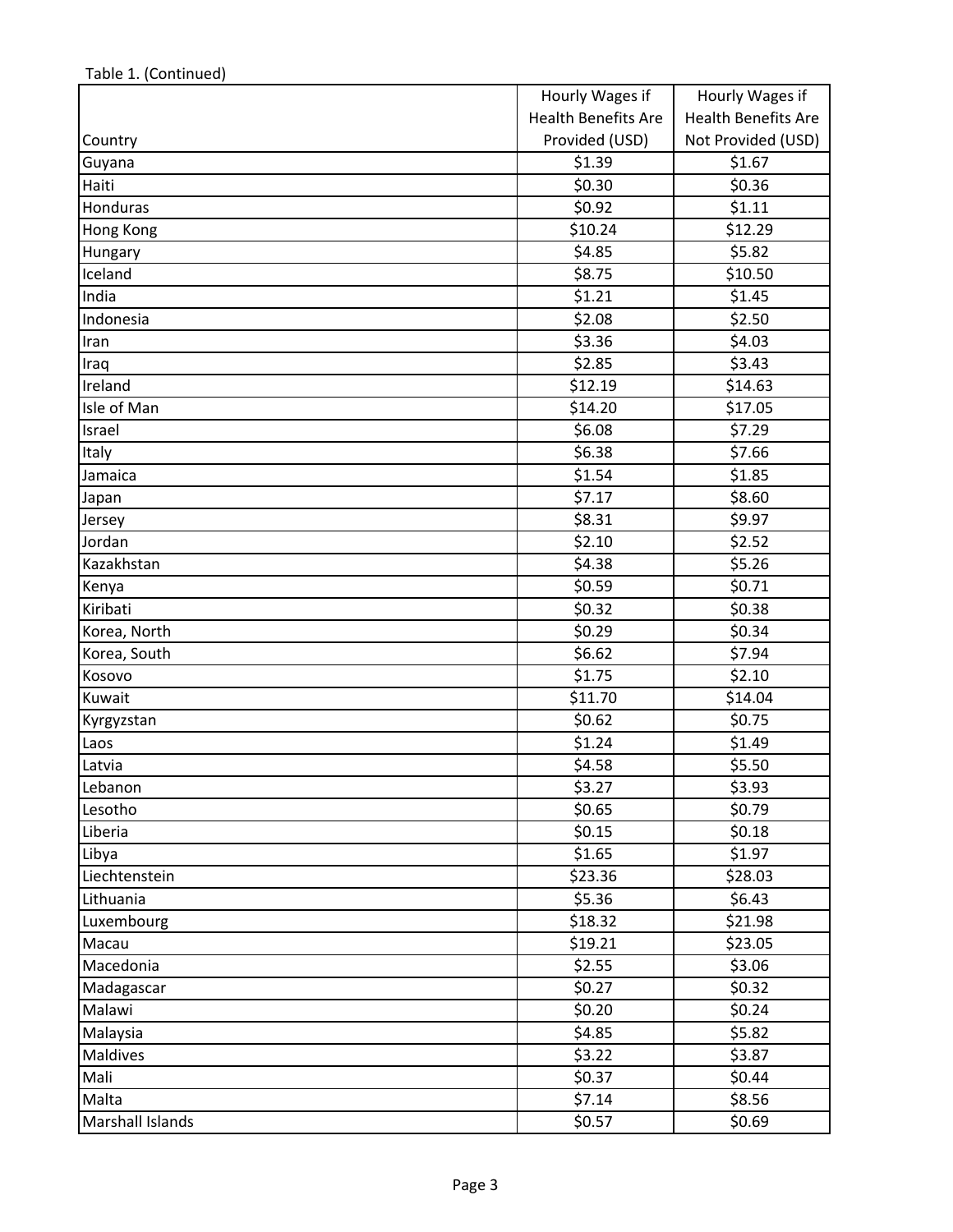|                                               | Hourly Wages if            | Hourly Wages if            |
|-----------------------------------------------|----------------------------|----------------------------|
|                                               | <b>Health Benefits Are</b> | <b>Health Benefits Are</b> |
| Country                                       | Provided (USD)             | Not Provided (USD)         |
| Mauritania                                    | \$0.76                     | \$0.91                     |
| <b>Mauritius</b>                              | \$3.63                     | \$4.35                     |
| Mexico                                        | \$3.27                     | \$3.93                     |
| Micronesia, Federated States of               | \$0.57                     | \$0.69                     |
| Moldova                                       | \$0.96                     | \$1.15                     |
| Monaco                                        | \$19.43                    | \$23.31                    |
| Mongolia                                      | \$2.12                     | \$2.54                     |
| Montenegro                                    | \$2.92                     | \$3.51                     |
| Montserrat                                    | \$1.43                     | \$1.71                     |
| Morocco                                       | \$1.44                     | \$1.73                     |
| Mozambique                                    | \$0.22                     | \$0.26                     |
| Namibia                                       | \$1.93                     | \$2.32                     |
| Nauru                                         | \$2.05                     | \$2.46                     |
| Nepal                                         | \$0.45                     | \$0.54                     |
| Netherlands                                   | \$9.00                     | \$10.80                    |
| New Caledonia                                 | \$5.22                     | \$6.27                     |
| New Zealand                                   | \$6.46                     | \$7.76                     |
| Nicaragua                                     | \$0.97                     | \$1.17                     |
| Niger                                         | \$0.20                     | \$0.24                     |
| Nigeria                                       | \$0.99                     | \$1.19                     |
| <b>Niue</b>                                   | \$0.97                     | \$1.17                     |
| Northern Mariana Islands                      | \$2.23                     | \$2.68                     |
| Norway                                        | \$11.85                    | \$14.22                    |
| Oman                                          | \$7.64                     | \$9.17                     |
| Pakistan                                      | \$0.91                     | \$1.09                     |
| Palau                                         | \$2.80                     | \$3.36                     |
| Panama                                        | \$4.08                     | \$4.90                     |
| Papua New Guinea                              | \$0.64                     | \$0.77                     |
| Paraguay                                      | \$1.65                     | \$1.97                     |
| Peru                                          | \$2.23                     | \$2.68                     |
| Philippines                                   | \$1.38                     | \$1.65                     |
| Poland                                        | \$4.92                     | \$5.90                     |
| Portugal                                      | \$5.09                     | \$6.11                     |
| Puerto Rico                                   | \$6.36                     | \$7.64                     |
| Qatar                                         | \$20.97                    | \$25.17                    |
| Romania                                       | \$4.03                     | \$4.84                     |
| Russia                                        | \$4.68                     | \$5.62                     |
| Rwanda                                        | \$0.35                     | \$0.42                     |
| Saint Helena, Ascension, and Tristan da Cunha | \$1.31                     | \$1.57                     |
| Saint Kitts and Nevis                         | \$4.50                     | \$5.40                     |
| Saint Lucia                                   | \$2.27                     | \$2.72                     |
| Saint Martin                                  | \$3.24                     | \$3.89                     |
| Saint Pierre and Miquelon                     | \$5.86                     | \$7.03                     |
| Saint Vincent and the Grenadines              | \$1.95                     | \$2.34                     |

Table 1. (Continued)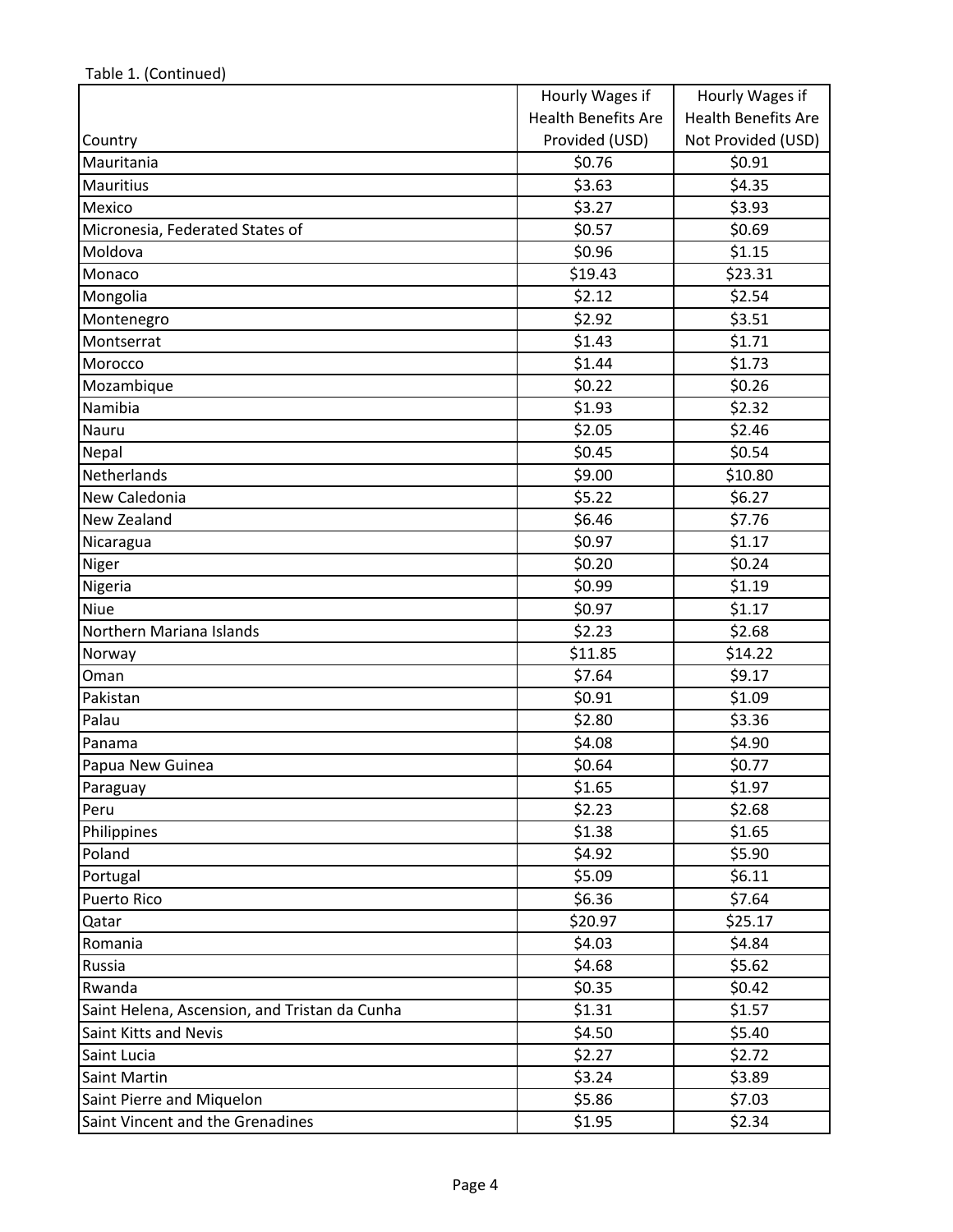|                                 | Hourly Wages if            | Hourly Wages if            |
|---------------------------------|----------------------------|----------------------------|
|                                 | <b>Health Benefits Are</b> | <b>Health Benefits Are</b> |
| Country                         | Provided (USD)             | Not Provided (USD)         |
| Samoa                           | \$0.96                     | \$1.15                     |
| San Marino                      | \$9.99                     | \$11.99                    |
| Sao Tome and Principe           | \$0.54                     | \$0.64                     |
| Saudi Arabia                    | \$9.29                     | \$11.14                    |
| Senegal                         | \$0.45                     | \$0.54                     |
| Serbia                          | \$2.55                     | \$3.06                     |
| Seychelles                      | \$4.85                     | \$5.82                     |
| Sierra Leone                    | \$0.30                     | \$0.36                     |
| Singapore                       | \$15.20                    | \$18.23                    |
| Sint Maarten                    | \$11.22                    | \$13.46                    |
| Slovakia                        | \$5.52                     | \$6.63                     |
| Slovenia                        | \$5.73                     | \$6.87                     |
| Solomon Islands                 | \$0.35                     | \$0.42                     |
| Somalia                         | \$0.07                     | \$0.08                     |
| South Africa                    | \$2.25                     | \$2.70                     |
| South Sudan                     | \$0.25                     | \$0.30                     |
| Spain                           | \$6.41                     | \$7.70                     |
| Sri Lanka                       | \$2.18                     | \$2.62                     |
| Sudan                           | \$0.77                     | \$0.93                     |
| Suriname                        | \$2.33                     | \$2.80                     |
| Swaziland                       | \$1.66                     | \$1.99                     |
| Sweden                          | \$8.61                     | \$10.34                    |
| Switzerland                     | \$10.31                    | \$12.37                    |
| Syria                           | \$0.49                     | \$0.58                     |
| Taiwan                          | \$8.36                     | \$10.03                    |
| Tajikistan                      | \$0.52                     | \$0.62                     |
| Tanzania                        | \$0.55                     | \$0.66                     |
| Thailand                        | \$2.99                     | \$3.59                     |
| Timor-Leste                     | \$0.84                     | \$1.01                     |
| Togo                            | \$0.27                     | \$0.32                     |
| Tokelau                         | \$0.17                     | \$0.20                     |
| Tonga                           | \$0.94                     | \$1.13                     |
| <b>Trinidad and Tobago</b>      | \$5.24                     | \$6.29                     |
| Tunisia                         | \$2.01                     | \$2.42                     |
| Turkey                          | \$4.45                     | \$5.34                     |
| Turkmenistan                    | \$3.14                     | \$3.77                     |
| <b>Turks and Caicos Islands</b> | \$4.89                     | \$5.86                     |
| Tuvalu                          | \$0.64                     | \$0.77                     |
| Uganda                          | \$0.40                     | \$0.48                     |
| Ukraine                         | \$1.46                     | \$1.75                     |
| <b>United Arab Emirates</b>     | \$11.45                    | \$13.74                    |
| United Kingdom                  | \$7.32                     | \$8.78                     |
| <b>United States</b>            | \$9.99                     | \$11.99                    |
| Uruguay                         | \$3.76                     | \$4.51                     |